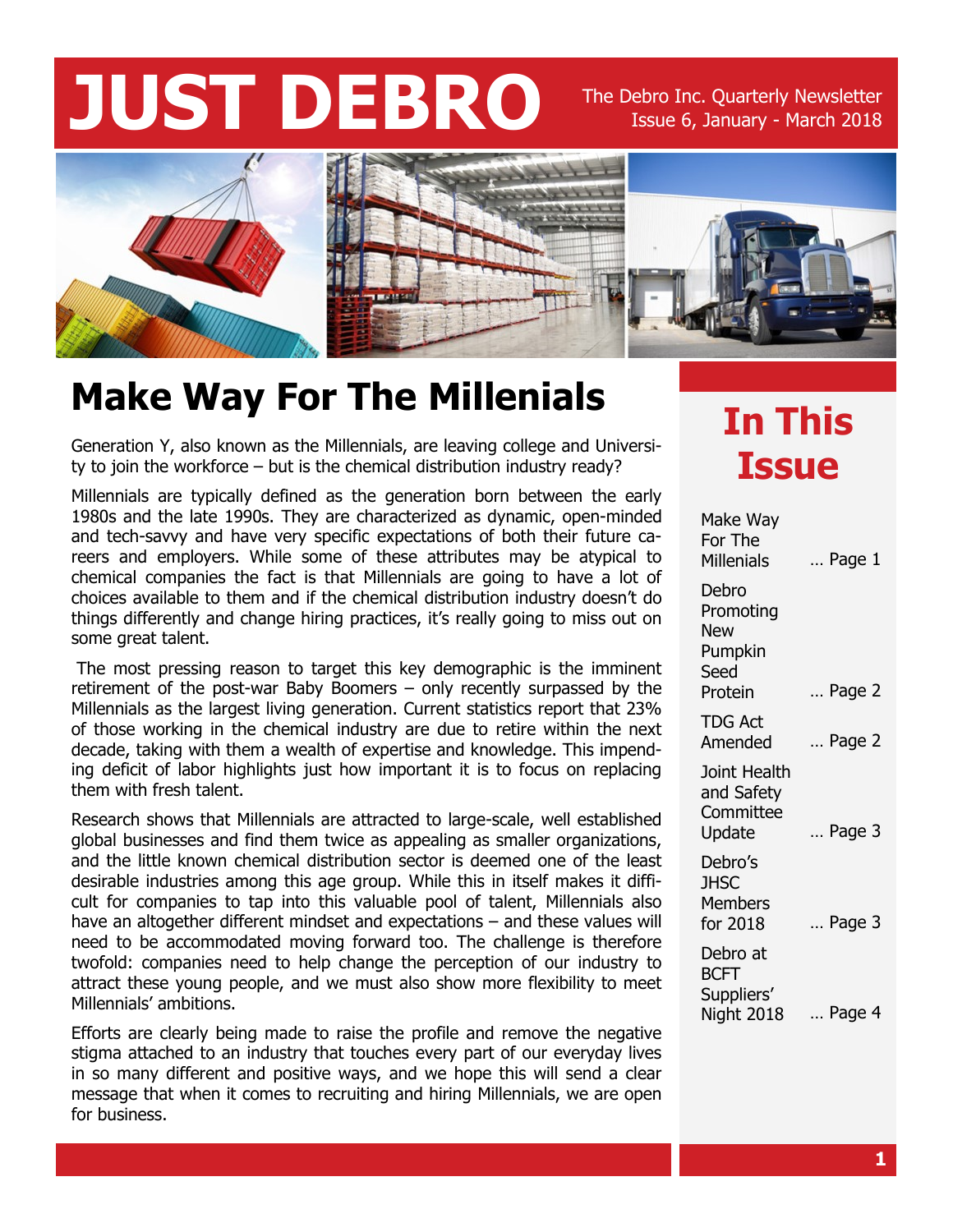#### **TDG Act Amended**

As of Febuary 21, 2018, the amendment made to the Transportation of Dangerous Goods Act by Transport Canada has gone into effect.

This new amendment shortened the length of the existing shortform descriptions already designated as contraventions, in response to complaints that some short-form descriptions were too long and could not be entirely reproduced in the space allotted on the ticket.

For more information on the *Regulations* Amending the Contraventions Regulations (Schedule XV) please visit the link below.

http://www.tc.gc.ca/ eng/tdg/ticketingmenu-205.htm



Styrian Gold pumpkin seeds and pumpkin seed oil

#### **Debro Promoting New Pumpkin Seed Protein**

In an effort to expand our offering of whey protein alteratives, Debro has taken on the promotion of Styrian Gold Pumpkin Seed Protein, sold by Sytrian Gold Inc.

Styrian Gold Inc. is a Canadian company that imports pumpkin seeds, seed oil, and seed protein powder directly from Styria (Steiermark), Austria. Styrian pumpkin oil is unique in that is thicker and has a darker green colour when compared to oils pressed from North American pumpkins. It also has a unique, nutty aroma, a light, smooth taste, and is praised for its palatability and flavour enhancing qualities.

One of the world's oldest cultivated plants, the common pumpkin originated in Southern Mexico, somewhere between 10,700 and 9,200 BCE, and most likely came to Europe after European settlers arrived in America and returned to Europe. Around 150 years ago, a different variety of pumpkin arose as a result of a natural mutation, producing the shell-less Styrian pumpkin seed. The production of Styrian pumpkin seed oil was considerably easier than the production of common pumpkin seed oil, because the seeds did not have to be shelled by hand. Over time, the Styrian pumpkin seed has been selectively bred to product the corpulent, dark green, shell-less pumpkin seeds used in Styria today.

In recent years, pumpkin seeds and their derivative products have been demonstrated to be have an abundance of health fats, antioxidants, as well as vitamins and minerals, making pumpkin seed protein an ideal alternative to whey protein to promote to nutritional and fitness supplement producers.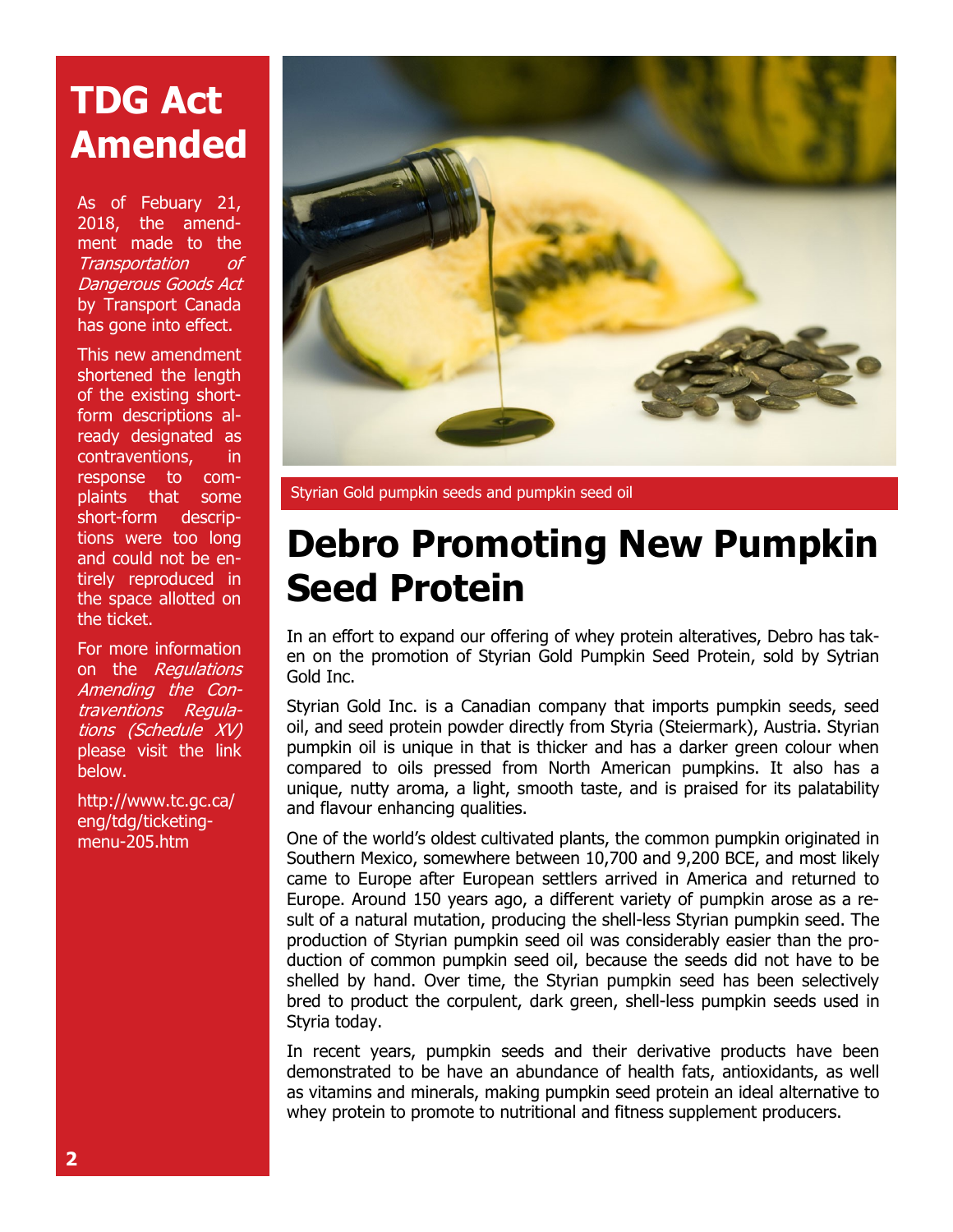#### **Joint Health and Safety Committee Update**

Debro's Joint Health & Safety Committee (JHSC) strives to ensure Debro's safety and monitors the condition of the workplace on a monthly basis. The committee also participates throughout the year on different assignments as required. Please join us in welcoming our newest members and please don't forget to extend your gratitude to our existing members as they strive to ensure your safety.

Debro's JHSC would like to announce our newest members. In the past year Debro's JHSC lost a couple of members due to their employment status. The committee electively decided to continue their current term and internally nominated two individuals to be a part of Debro's Health & Safety Committee. We are pleased to welcome Sherri Cormier and Pauline Reinkeluers as Debro's newest Joint Health & Safety Committee members. The new members will participate in an orientation, conduct workplace inspections and be available to assist employees with their Health & Safety Concerns.

A joint health and safety committee assists the employer to recognize workplace hazards, evaluate the risk of accidents/incidents, injuries and illness, participate in the development and implementation of programs to protect the employee's safety and health, respond to employee complaints and suggestions concerning safety and health, ensure the maintenance and monitoring of injury and hazard records, monitor and follow-up hazard reports and recommend action, set up and promote programs to improve employee training and education, participate in health and safety inquiries and investigations, as appropriate, consult with professional and technical experts, participate in resolving workplace refusals and work stoppages, make recommendations to management for accident prevention and safety program activities, and monitor the effectiveness of safety programs and procedures.

The size and representation of the joint health and safety committee is determined by national and provincial legislation. In Ontario, a joint health and safety committee is mandatory in any workplace of 20 or more employees, when ordered by the Minister, or where a designated substance is in use. If a company has fewer that 50 employees, the committee must have at least two members, while companies over 50 employees require a minimum of four members. In both cases, at least half of the committee members must represent the employees.

Sometimes called a joint work site health and safety committee, occupational health committee, workplace safety and health committee, or occupational health and safety committee, a JHSC is a forum for bringing the internal responsibility system into practice. The advantage of such a committee is that the in-depth practical knowledge of specific tasks is brought together with the larger overview of company policies and procedures. It also allows for the enhancement of cooperation among all parts of the work force toward solving health and safety problems.

## **Debro's JHSC Members For 2018**

Debro's JHSC Certified Members 2018:

- Danny Chiasson
- Judy Cabral

Debro's JHSC Worker Members 2018:

- Farah Hanif
- Sherri Cormier
- Pauline Reinkeluers
- Darryl MacMillan